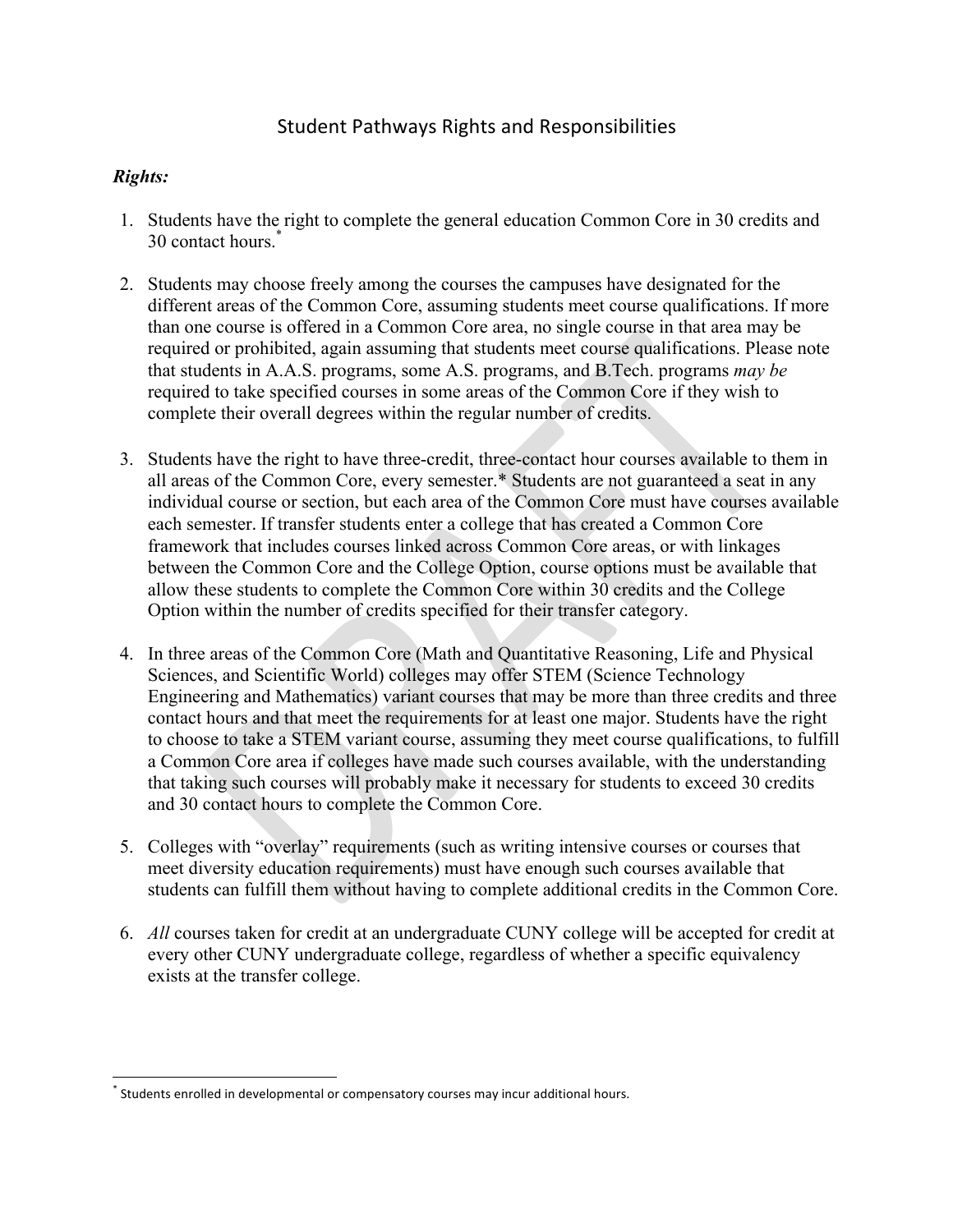- 7. Students who satisfactorily complete courses within the Common Core will have those courses certified by the college where they took them as having met Common Core requirements, as appropriate. That certification will transfer among all CUNY colleges.
- 8. Students transferring from outside CUNY to an undergraduate CUNY college have the right to have their courses evaluated expeditiously for transfer credit and to have their courses evaluated by receiving colleges in terms of the Common Core learning outcomes. If students transfer to another CUNY baccalaureate college, the second (or later) college must accept Common Core designations as determined by the sending college. The receiving college may also evaluate other courses as fulfilling Common Core requirements as appropriate.
- 9. Students who have completed the College Option, or any part of it, will have the College Option requirement remain fulfilled (or partially fulfilled, as appropriate), regardless of any future transfers to another CUNY college or other changes in status.
- 10. Students enrolled in baccalaureate programs are required to take from six to twelve College Option credits. Such students have the right to fulfill their College Option requirements within the credit range specified for their category of transfer students as presented in the *Board of Trustees Resolution on Creating an Efficient Transfer System* (please see http://www.cuny.edu/academics/initiatives/pathways/about/archive/archive/textdraft/Reso.pdf).
- 11. Students who satisfactorily complete courses designated under Pathways as "gateway" courses for a particular major are guaranteed to receive credit toward the major and/or credit as prerequisites for the major at all CUNY colleges that offer the major.
- 12. Courses taken to fulfill Common Core requirements may also fulfill requirements for a major. Students who fulfill major requirements through Common Core courses will not be subject to additional requirements as a result.
- 13. Students in A.A.S. programs are guaranteed that liberal arts requirements for their degrees will be drawn from Common Core courses. If A.A.S. students transfer to an A.A., A.S., or baccalaureate program, they will need to complete the remainder of the 30-credit Common Core, but those courses that such students have satisfactorily completed in the Common Core before transferring will apply to their Common Core requirements in their new programs. The same applies to students in B.Tech. programs.
- 14. Students who enrolled in CUNY before Fall 2013 and who do not transfer within CUNY after Spring 2013 have the right to opt in or opt out of the Pathways Common Core curriculum at the college in which they are currently enrolled. Students who transfer to a CUNY college for Fall 2013 and thereafter will be automatically enrolled in the Pathways curriculum.